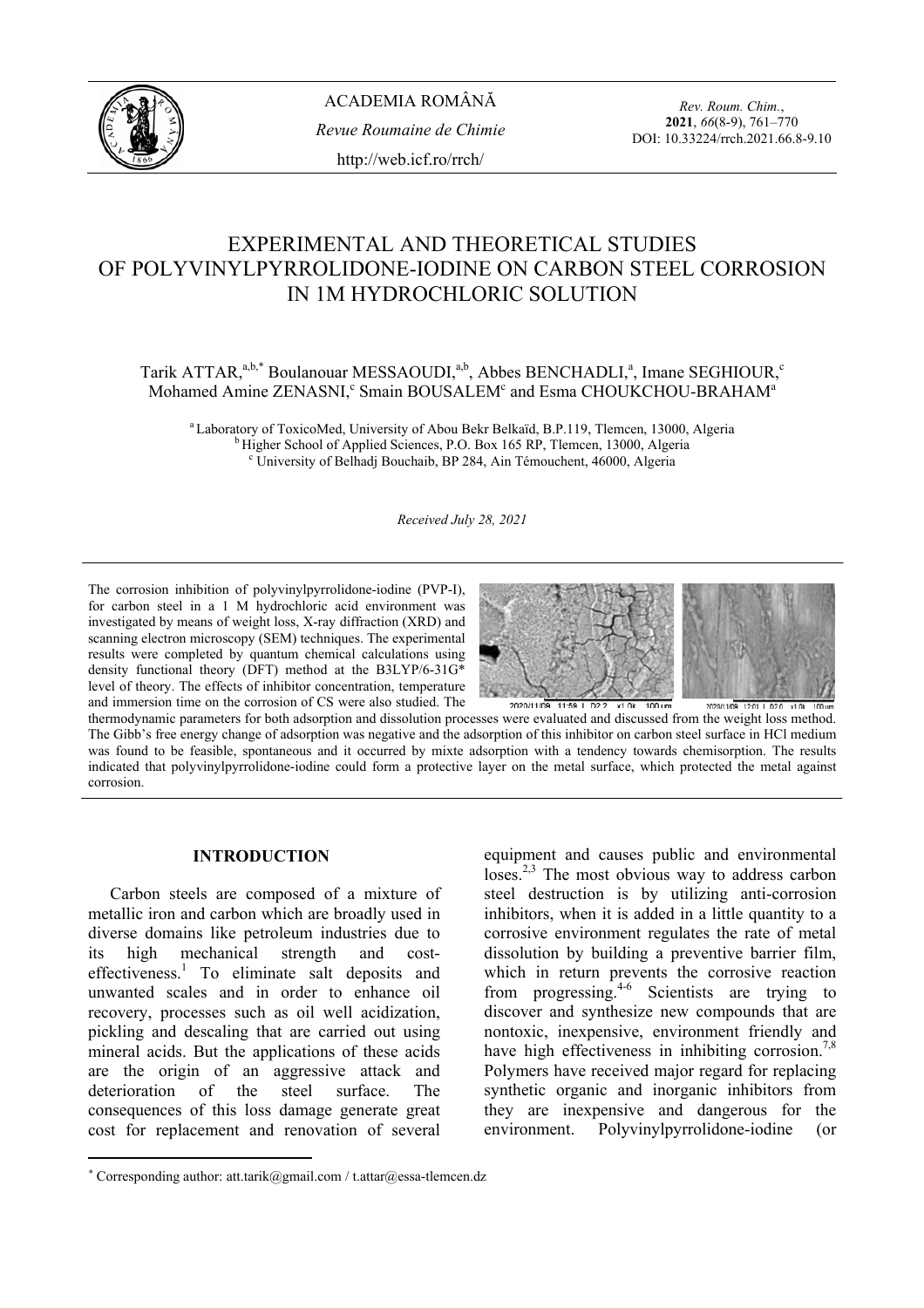Povidone iodine) has been studied due to its efficiency inhibition, very low toxicity, solubility, low cost, and is also used like disinfectants and antiseptics.<sup>9</sup> Preparations containing povidone iodine are employed in acute surgical care for the prevention and control of infections in various indications.10 The aim of the present work is to study the inhibitive effect of polyvinylpyrrolidoneiodine on carbon steel surface in 1 M hydrochloric solution. PVP-I inhibition was confirmed through weight loss, X-ray diffraction and scanning electron microscopy analysis, this work is completed by using quantum chemical calculations. Additionally, kinetic and thermodynamic data are evaluated.

## **MATERIALS AND METHODS**

#### **Material Preparation**

 Carbon steel samples used as test materials contain (%wt): C: 0.37%, Mn: 0.68%, Cu: 0.16%, Cr: 0.077%, Ni: 0.059%, Si: 0.023%, S: 0.016%, Ti: 0.011%, Co: 0.009% and the remainder Fe. Before every proceeding, the specimen was abrading using emery papers with various grades. After that, the sample was washed with distilled water, acetone and finally dried. Each sample was weighed by an electronic balance  $(\pm 0.0001 \text{ g})$  and then immersed in the acid solution. Polyvinylpyrrolidone-iodine, acetone and hydrochloric acid were purchased from Sigma Aldrich.

#### **Gravimetric method**

 Weight loss techniques provide more realistic results with regard to uniform corrosion than electrochemical techniques because the experimental conditions simulate real life conditions. The experiences were performed in triplicate, and the results of weight loss data were used to calculate the corrosion rate  $(CR)$  as follows:  $^{11, 12}$ 

$$
CR = w/(S \times t) \tag{1}
$$

where w is the weight loss (mg). S is the total area of the specimen  $\text{ (cm}^{-2} \text{) }$  and t is the exposure time (h). The inhibition efficiency (IE  $\%$ ) and the surface coverage  $(\theta)$  were calculated from the CR values:

$$
I\!E (%) = 100 \times (1 - CR_{mn}/CR) \tag{2}
$$

$$
\theta = 1 - CR_{lin}/CR \tag{3}
$$

where *CR* and *CRinh* denote the obtained corrosion rates in uninhibited and inhibited solution, respectively.

## **RESULTS AND DISCUSSION**

## **Effect of Concentration and Temperature on Inhibition Efficiency**

 The elevation of temperature causes so many complex modifications like decomposition, desorption of inhibitor and rapid etching on the metal surface, which invited the attention of many studies towards this. $13,14$ 

 The weight loss studies were carried out different concentrations of inhibitor in the temperature varying to 293 to 333 K. The increase of IE at a given temperature with the increase in concentration of the inhibitor is due to the availability of a large number of adsorption sites that are brought by many molecule concentrations of Polyvinylpyrrolidone-iodine. Figure 1 indicates that the inhibition efficiency presents a lowering trend with the elevation in temperature can be show that the molecules of inhibitor undergo desorption from the steel surface.

#### **Immersion time**

 To examine the stability of the performance of polyvinylpyrrolidone-iodine, the effect of exposure time was investigated in the presence of optimum concentration (5 mg/L) on the carbon steel samples at 303 K (Figure 2). The obtained results indicated that the immersion time had a significant effect on the weight loss and inhibition efficiency. Actually, the weight loss increased with immersion time (both the uninhibited and the inhibited samples). However, comparing the amount of weight lost, the uninhibited specimen (blank) recorded higher weight loss than the inhibited sample. Thus, the noticed increase in weight loss could be attributed to the increased time of immersion in the aggressive/unfavourable environment, making the steel to be ''wet'' for an extended time. There was an important increase of IE with an increase in the exposure time of the inhibited solution  $(-0.5-2 h)$ and became almost constant (from 2 to 3 h with 88.97% to 87.29%, respectively), then it decreased after this period to 52.87% within 24 hours. The decrease of IE was affected to the desorption of corrosion inhibitors from metal surface.<sup>9, 15</sup>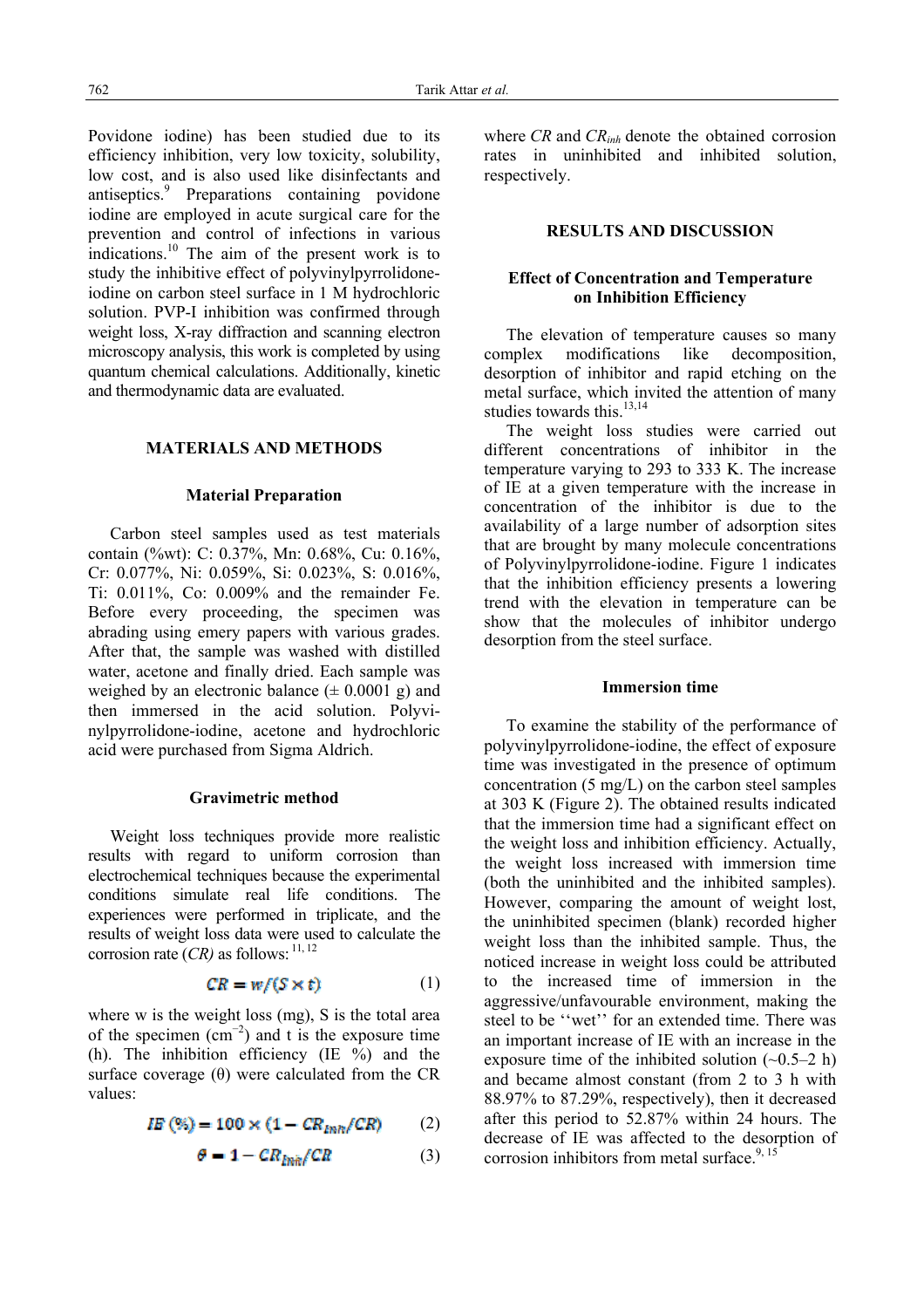

Fig. 1 – Plot of inhibition efficiency (*IE* %) against solution temperature (293–333 K) at different concentrations (0.25 to 10 mg/L) of polyvinylpyrrolidone-iodine.



Fig. 2 – Variation of inhibition efficiency and weight loss vs immersion time for carbon steel at 5 mg/L of polyvinylpyrrolidone-iodine.

## **Activation energy calculations**

 The Arrhenius equation has been applied strongly to prove the effect of temperature change on the inhibition action of polyvinylpyrrolidoneiodine. It is clarified by using the eq  $4$ :  $^{16}$ 

$$
CR = k \times \exp(-E_{\text{ad}}/RT) \tag{4}
$$

where CR is the corrosion rate of carbon steel, *k* is Arrhenius pre-exponential factor,  $E_a$  (kJ/mol) is the activation energy, R is the gas constant (8.314 J/ mol K) and T is the temperature  $(K)$ .

Values of E<sub>act</sub> for the corrosion reaction with and without of different concentrations of inhibitor were obtained from the slope of the plot of ln(*CR)* against 1/*T* (Figure 3) and given in Table 1. The values of activation entropy  $\Delta S_{\text{act}}$  and activation enthalpy  $\Delta H_{act}$  can be calculated by the intercept and slope of the above plot (Figure 4), using the following transition state equation  $(5)$ . <sup>17</sup>

$$
\ln(\text{CR/T}) = \ln(\text{R}/N_A \text{h}) + \Delta S_{\text{act}}/\text{R} - \Delta H_{\text{act}}/\text{RT}
$$
 (5)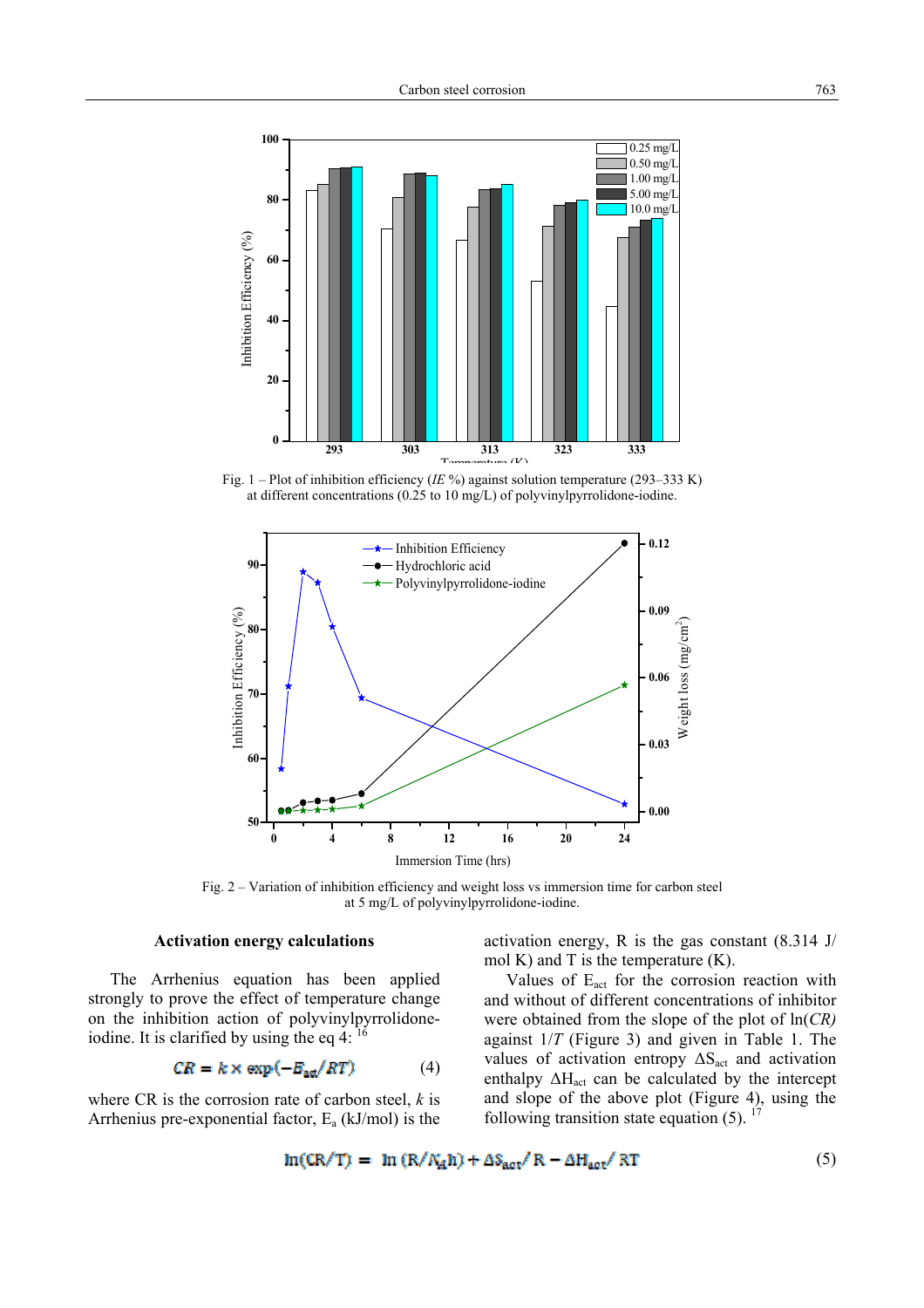where  $h$  is Plank's constant and  $N_A$  is Avogadro number. A plot of ln(*CR*/*T*) versus 1/*T* gave a straight line with an intercept of  $(\ln(R/N_A h) + (\Delta S_{act}/R)$  and a slope of  $(-\Delta H_{act}/R)$  from which the values of  $\Delta S_{\text{act}}$  and  $\Delta H_{\text{act}}$  can be calculated and presented (Table 1).

The  $\Delta G_{\text{act}}$  of the corrosion process can be determined at any temperature by using the equation:

$$
\Delta C_{act} = \Delta H_{act} - T \Delta S_{act} \tag{6}
$$



Fig. 3 – Ln (CR) versus 1/T curves for carbon steel dissolution without and with various concentrations of polyvinylpyrrolidone-iodine in 1 M HCl solution.



Fig. 4 – Ln (CR/T) versus 1/T curves for carbon steel dissolution without and with various concentrations of polyvinylpyrrolidone-iodine in 1 M HCl solution.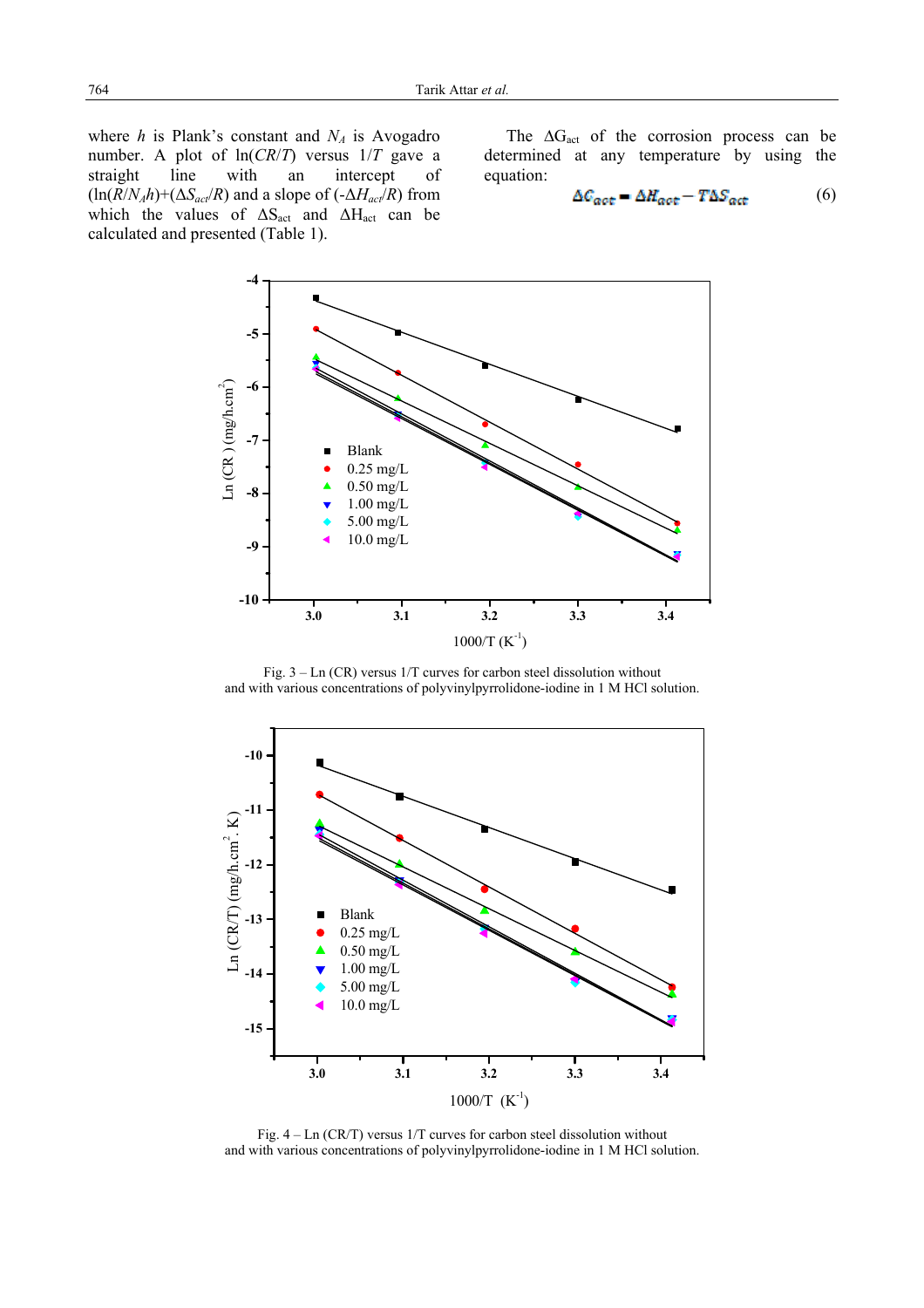| $\mathbf C$<br>(mg/L) | $\mathbb{R}^2$ | $E_{act}$<br>(kJ/mol) | $\Delta H_{\text{act}}$<br>(kJ/mol) | $\Delta S_{\text{act}}$<br>(J/mol K) | $\Delta G_{act}$<br>(kJ/mol) |       |       |       |       |
|-----------------------|----------------|-----------------------|-------------------------------------|--------------------------------------|------------------------------|-------|-------|-------|-------|
|                       |                |                       |                                     |                                      | 293K                         | 303K  | 313K  | 323K  | 333K  |
| Blank                 | 0.997          | 50.07                 | 47.47                               | $-139.71$                            | 88.40                        | 89.80 | 91.20 | 92.59 | 93.99 |
| 0.25                  | 0.999          | 73.27                 | 70.67                               | $-74.52$                             | 92.50                        | 93.25 | 93.99 | 94.73 | 95.48 |
| 0.50                  | 0.999          | 66.19                 | 63.59                               | $-100.48$                            | 93.03                        | 94.03 | 95.04 | 96.05 | 97.05 |
| 1.00                  | 0.996          | 73.42                 | 70.82                               | $-80.07$                             | 94.28                        | 95.08 | 95.88 | 96.68 | 97.48 |
| 5.00                  | 0.997          | 72.32                 | 69.72                               | $-83.95$                             | 94.31                        | 95.15 | 95.99 | 96.83 | 97.67 |
| 10.0                  | 0.997          | 71.59                 | 68.99                               | $-86.45$                             | 94.32                        | 95.18 | 96.04 | 96.91 | 97.77 |

*Table 1* The thermodynamic activation parameters in the absence and presence of different concentrations of polyvinylpyrrolidone-iodine in 1 M hydrochloric acid

The values of activation energy obtained (Table 1) in presence of inhibitor are higher than those obtained in free acid solution (blank) showing that the adsorption of polyvinylpyrrolidone-iodine in 1M hydrochloric acid is a physical adsorption. The increase of  $E_{\text{act}}$  is assigned to the appreciable decrease in the adsorption of PVP-I on carbon steel surface by increase in the temperature. The positive signs of enthalpy activation without and with different concentrations of PVP-I reflect the endothermic nature of the steel dissolution.<sup>18</sup>  $\Delta S_{\text{act}}$ <0 in the presence of various concentrations of polyvinylpyrrolidone-iodine implying that a decrease in disorder occurred when proceeding from the reactant to the product. The positive values of free Gibbs energy mean a nonspontaneous corrosion reaction and they increase with increasing of both the concentration of inhibitor and temperature. The higher values of

where, *x* is the size ratio and simply equals the number of adsorbed water molecules substituted by a single inhibitor molecule.

 In order to get the isotherm, the linear relation among  $C_{inh}/\theta$  values and  $C_{inh}$  must be establish. The best fit (Figure 5) indicates that the Polyvinylpyrrolidone-iodine is adsorbed on metallic surface according to the Langmuir isotherm model. The adsorption equilibrium constant  $(K_{ads})$  can be determined by applying the equation  $7^{20}$ 

 $\Delta G_{\text{act}}$  of the process with presence of inhibitor when compared to that in its absence are attributed to its physisorption, while the opposite one is the case with chemisorptions.

## **Inhibition Mechanism and Adsorption Isotherm**

 Basic details on the interaction among the carbon steel surface and the inhibitor can be furnished by the adsorption isotherm.<sup>19</sup> The process of adsorption can be considered as replacement action between the PVP-I in the solution phase [PVP-I]<sub>sol</sub> and water molecules at the metal surface  $[H_2O]_{ads}$  to give the polymer compounds adsorbed on the steel surface [PVP- $I<sub>ads</sub>$  and thus increased inhibition efficiency due to subsequent equation:

$$
\begin{bmatrix} PVP & -I \end{bmatrix}_{sol} + n \begin{bmatrix} H \, _2O \end{bmatrix}_{ads} \leftrightarrow \begin{bmatrix} PVP & -I \end{bmatrix}_{ads} + x \begin{bmatrix} H \, _2O \end{bmatrix}_{Sol}
$$

 $C_{lnh}/\theta = 1/K_{ads} + C_{lnh}$  (7)

The equilibrium constant is a thermodynamic variable that is linked to the free Gibbs energy, and can be determined by using van't Hoff relation: <sup>21</sup>

$$
\Delta G_{ads} = -RT \ln \left( A^t \times K_{ads} \right) \tag{8}
$$

where R is the gas constant, T is the absolute temperature (K), *A'* is the density of water (1000 g/L) and  $K_{ads}$  is the adsorption equilibrium constant obtained from the isotherm and.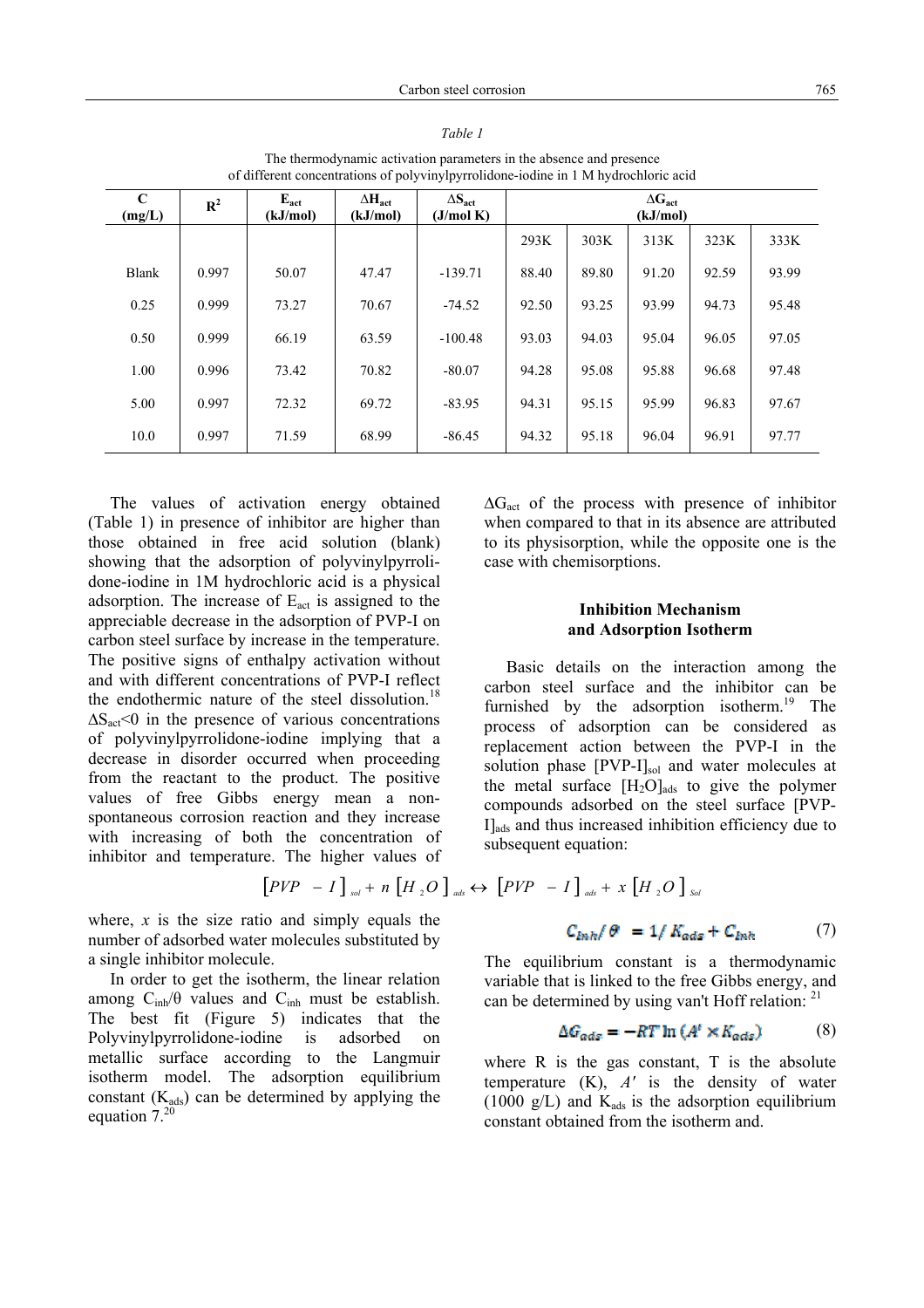

Fig. 5 – Langmuir adsorption isotherms for Polyvinylpyrrolidone-iodine.

Enthalpy of adsorption can be calculated by the Gibbs-Helmholtz equation, which is defined as follows: <sup>22</sup>

$$
\Delta G_{ads}/T = \Delta H_{ads}/T - \Delta S_{ads} \tag{9}
$$

The change of  $\Delta G_{ads}$ T with 1/T draw a straight line with a slope that equals  $\Delta H_{ads} = -33.89$  kJ/mol and intercept equals  $\Delta S_{ads}$  = 29.92 J/mol K (Figure 6). It can be shown that the value of  $\Delta G_{ads}$ T decreases versus 1/T in a linear manner (Figure 6). The equilibrium constants  $K_{ads}$  and the free energy for the adsorption process are are summarized in Table 2.



Fig. 6 – The plot of ( $\Delta G_{ads}/T$ ) versus reciprocal of absolute temperature, 1/T.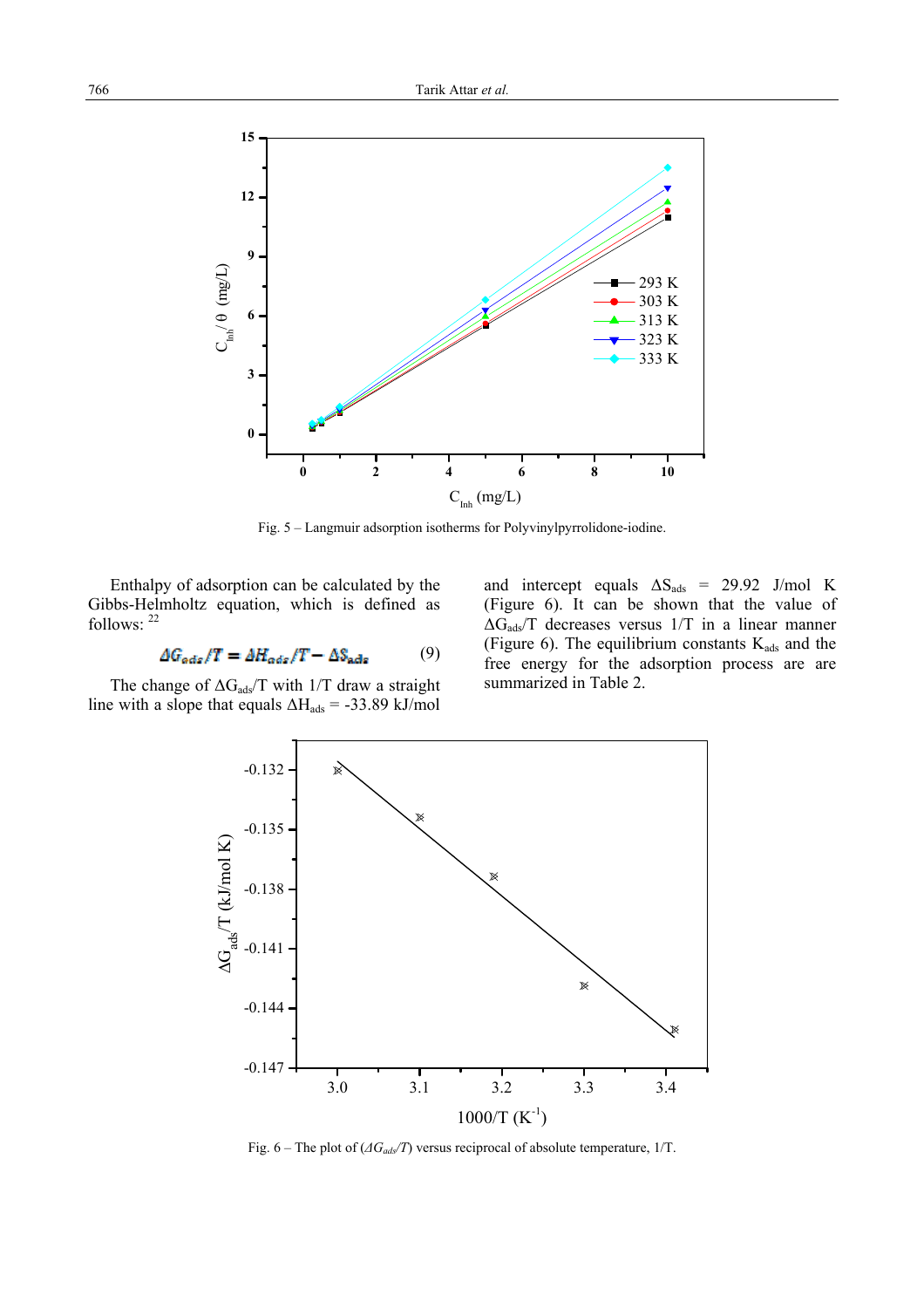| <i>r</i> assorption values calculated from the Ealignum isotherm |                |                  |                           |  |  |  |  |
|------------------------------------------------------------------|----------------|------------------|---------------------------|--|--|--|--|
| T(K)                                                             | $\mathbb{R}^2$ | $K_{ads}$ (L/mg) | $\Delta G_{ads}$ (kJ/mol) |  |  |  |  |
| 293                                                              |                | 38.47            | $-42.54$                  |  |  |  |  |
| 303                                                              | 0.999          | 29.07            | $-43.29$                  |  |  |  |  |
| 313                                                              | 0.999          | 15.39            | $-43.06$                  |  |  |  |  |
| 323                                                              | 0.999          | 10.25            | $-43.35$                  |  |  |  |  |
| 333                                                              | 0.999          | 8.03             | $-44.01$                  |  |  |  |  |

*Table 2* Adsorption values calculated from the Langmuir isotherm

A high value of  $K_{ads}$  indicates that the inhibitor is readily and highly adsorbed on the steel surface, mean it exhibit a better inhibition efficiency of the inhibitor.<sup>1,9</sup> Enthalpy adsorption values can be both the exothermic or endothermic reaction following on the sign of  $\Delta H_{ads}$ . In the literature, exothermic processes are linked to either chemical or physical adsorption whereas endothermic processes are linked to chemical adsorption. The negative values of  $\Delta H_{ads}$  (-33.89 kJ/mol) for the inhibitor suggest an exothermic nature for adsorption. The positive value of  $\Delta S_{ads}$  indicates that the disordering has increased and the negative value of  $\Delta S$ <sub>ads</sub> shows that the destruction on the steel surface has been lowered. From Table 2, the calculated values of free energy are between -42.54 and -44.01 kJ/mol. In general, when the values of  $|\Delta G_{ads}|$  are 20 kJ/mol or less, the adsorption of inhibitor on steel surface is referred as physisorption. On the other hand, the values of  $|\Delta G_{ads}|$  are 40 kJ/mol or more, the adsorption is considered to be chemisorptions. The increase of Gibb's free energy involves a rise in the spontaneity and stability of the adsorption at a higher temperature. According to the obtained values of  $\Delta G_{ads}$ , it can be proposed that the polyvinylpyrrolidone-iodine implies both chemical and physical adsorption with a tendency towards chemisorption.

#### **Scanning Electron Microscope (SEM)**

 Surface analysis of carbon steel sample before and after of the immersion time in the absence and presence of polyvinylpyrrolidone-iodine in 1 M hydrochloric were examined in order to prove if the inhibition is due to the formation of a protective layer against acid attack on the metal surface (Figure 7).<sup>9, 23</sup> The morphology in Figure 7 (left) shows a pitting and cracking corrosion surface of carbon steel in 1M HCl solution. There are less cracks and pits noticed in the SEM image (Figure 7 right) in the presence of Polyvinylpyrrolidone-iodine which implies a formation of a protective layer on carbon steel surface.<sup>24</sup>



Fig. 7 – Scanning electron micrograph of carbon steel sample after immersion in 1M HCl (left) and in presence of 10 mg/L of PVP-I (right).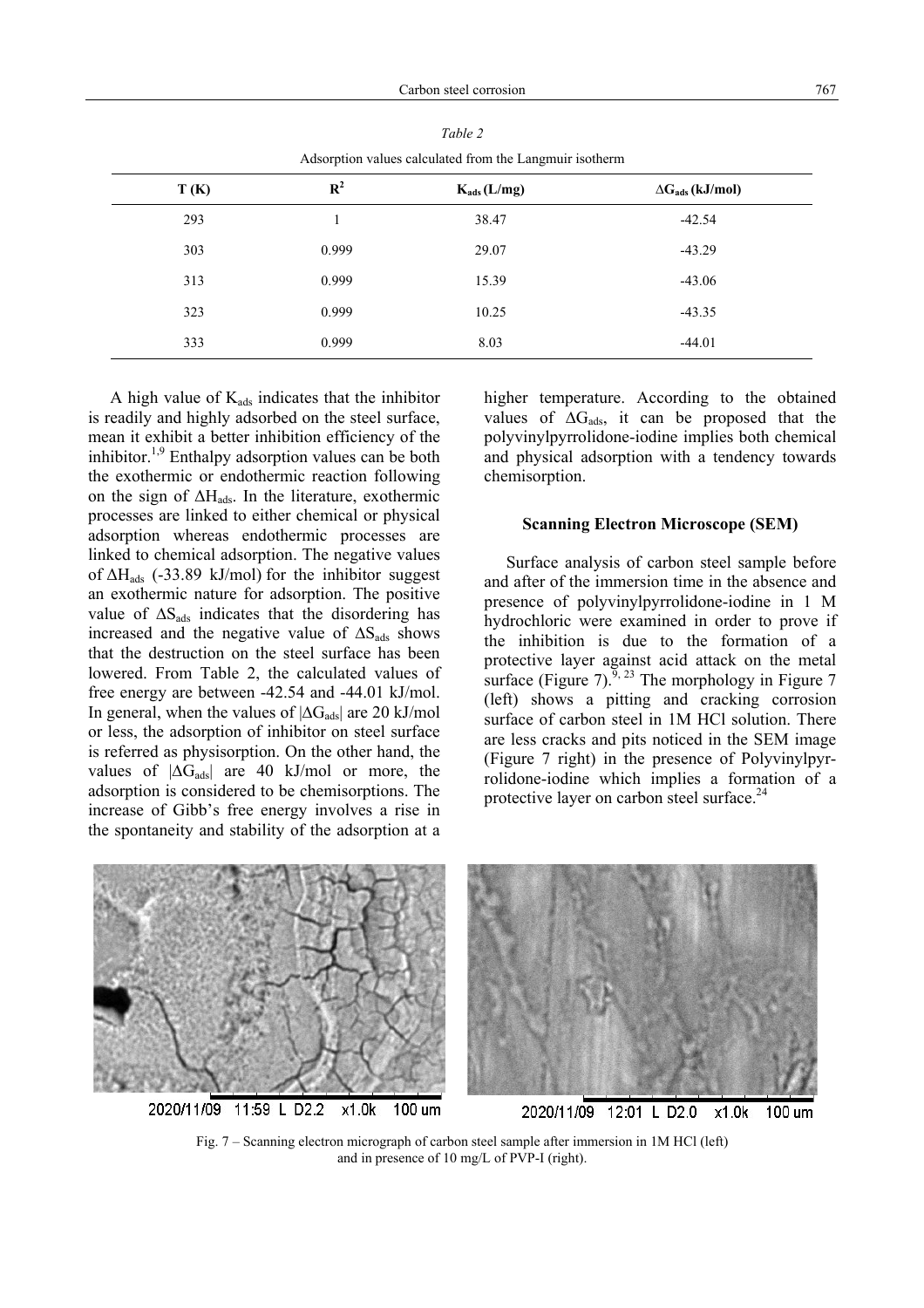

Fig. 8 – XRD pattern of (a) carbon steel (polished), carbon steel in 1 M HCl in presence (b) and absence (c) of polyvinylpyrrolidone-iodine.

### **X-Ray Diffraction (XRD)**

 Analysis of X-Ray diffraction patterns of the surface of the carbon steel samples polished and immersed in 1 M HCl are seen in Figure 8. A series of peaks at  $35.1^\circ$ ,  $44.9^\circ$ ,  $65.3^\circ$ , and  $82.5^\circ$  are observed, and they are in compliance with the standard iron and chlorides of iron patterns. Peak at 2-Theta =  $35.1^{\circ}$  can be assigned to FeCl<sub>2</sub>. In Figure 8a is presented the polished sample surface before exposure time in acidic environment, the peaks due to iron appears at 2-Theta =  $44.9^{\circ}$ ,  $65.3^{\circ}$ and 82.5°. The XRD pattern of the carbon steel immersed in 1 M hydrochloric solution containing 10 mg/L of polyvinylpyrrolidone-iodine is shown in Fig. 8b. It can be observed in Fig. 8c that the surface of carbon steel immersed in HCl alone contains also a peak of  $FeCl<sub>2</sub>$  (intensity of peak is 135 a.u). But in the presence of PVP-I (Fig. 8b), the peaks intensity of Fe alone is observed at 2-Theta =  $44.9^{\circ}$ ,  $65.3^{\circ}$  and  $82.5^{\circ}$  which are very high, and on the other hand a very small amount  $27$  a.u of FeCl<sub>2</sub> resulting of the corrosion product compared with Fig. 8c. The formation of a protective layer on the surface of carbon steel in the presence of polyvinylpyrrolidone-iodine is clearly reflected from these observations.

#### **Quantum chemical calculation**

 Molecular geometry optimization and quantum chemical calculations were performed using Gaussian 9.0 software. The fundamental basis of Density Functional Theory (DFT) is the use of electron density in place of wave function for the energy calculations. The DFT study was done at 6-31G\* basis set combined to B3LYP method. The calculated parameters are presented in Table 3 and include the lowest unoccupied molecular orbital energy  $(E_{LUMO})$ , highest occupied molecular orbital energy ( $E_{HOMO}$ ) and energy gap ( $\Delta E_{gan}$ ). Further calculations using the obtained parameters included the determination of the global hardness (η), softness (S), back-donation of charges ( $\Delta E_{\text{back}}$ donation) and the number of electrons transferred  $(\Delta N)$  were calculated. The following Eqs (10–15) were used: $25-31$ 

$$
\Delta E_{\text{gap}} = E_{\text{LUMO}} - E_{\text{HOMO}} \tag{10}
$$

$$
\mu=0.5\ (E_{\text{LUMO}}+E_{\text{HOMO}})\tag{11}
$$

$$
\eta=0.5\ (E_{LUMO}-E_{HOMO})\tag{12}
$$

$$
S = 1/\eta \tag{13}
$$

$$
\Delta E_{back-domain} = -\eta/4 \tag{14}
$$

$$
\Delta N = (x_{Fe} - x_{Inh})/2(\eta_{Fe} + \eta_{Inh})
$$
 (15)

where *χInh* and (*χFe=*7.0 eV/mol) are the absolute electronegativities of inhibitor and iron, *ηInh* and  $(\eta_{Fe}=0 \text{ eV/mol})$  are the absolute hardness of the inhibitor and iron, respectively.

 The high value of HOMO energy expresses a tendency to lose electrons to appropriate gain molecule of low empty molecular orbital energy. The gap energy level of molecule is also important parameter that needs to be considered. The smaller value of  $\Delta E_{\text{gap}}$  of an inhibitor involved higher inhibition efficiency.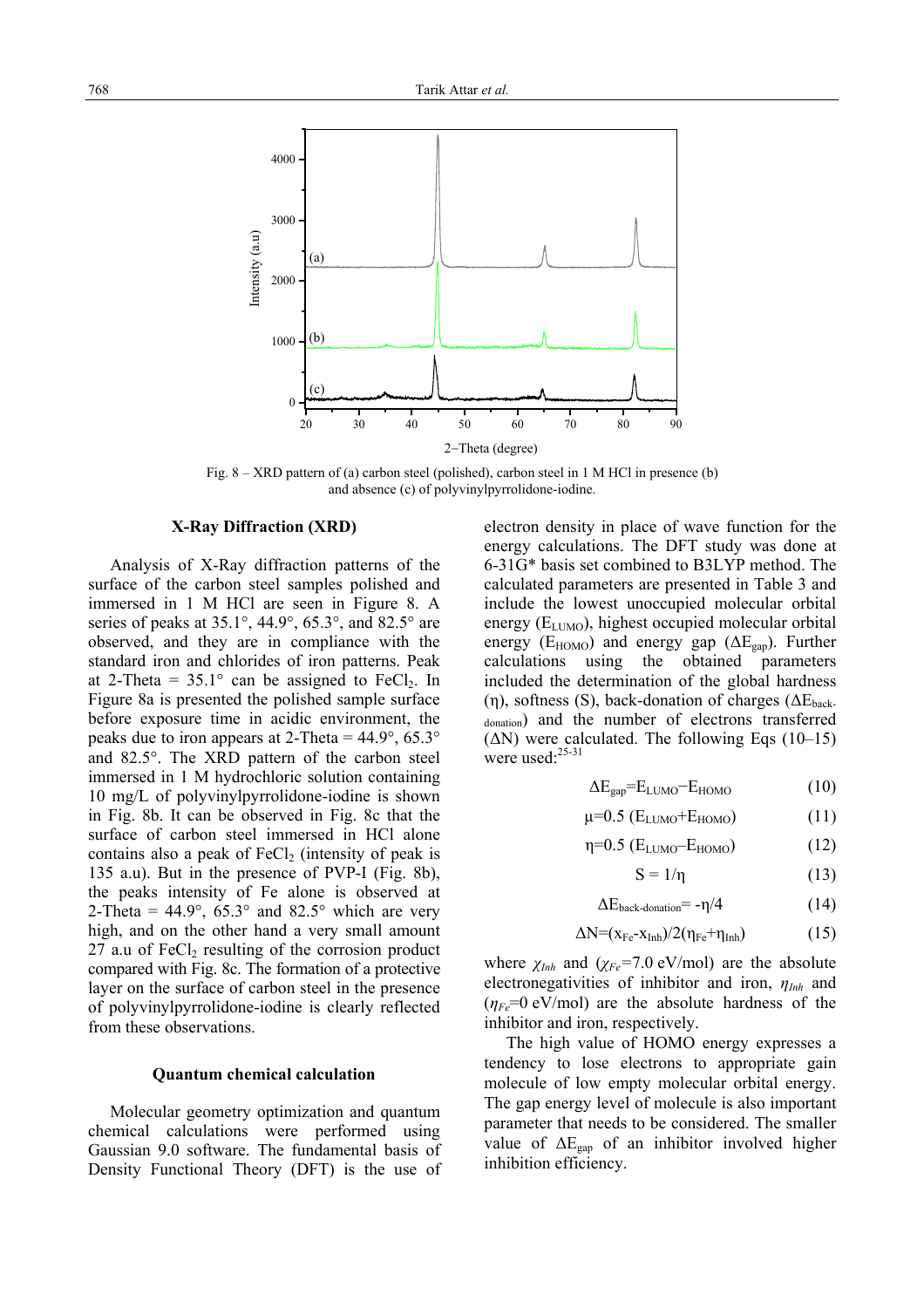| Table 3                                                         |
|-----------------------------------------------------------------|
| Quantum chemical parameters derived from the B3LYP/6-31G* level |

| Substrate /(ev)  | <b>L</b> HOMO | LUMO               |                                | ົ    | ıт.<br>$\Delta E_{\text{gap}}$  | a NJ<br>Δľ    | $\Delta E$ back-donation |
|------------------|---------------|--------------------|--------------------------------|------|---------------------------------|---------------|--------------------------|
| PVP <sub>-</sub> | 3.02          | $\Delta$ C<br>◡. ╷ | $\sim$ $\sim$<br>ر ب<br>$\sim$ | 0.36 | $\overline{a}$<br>$5.4^{\circ}$ | າາາ<br>ں رہے۔ | -0.08                    |

In general, good corrosion inhibitor is the compound which not only donates electrons to unoccupied orbital of the metal, but also accepts to liberate electrons from the metal surface. Softness (S) and chemical hardness (η) are important chemical properties to measure molecular reactivity and stability.<sup>32</sup> Soft molecule is more reactive (small ΔEgap) than a hard molecule because a hard molecule has a large  $\Delta E_{\text{gap}}^{33}$  The energy of the back-donation involves that when  $(\eta > 0)$  and  $\Delta E_{\text{Back-domain}} < 0$ , the charge transfer to a molecule, followed by a back-donation from the molecule, is energetically favored.<sup>34</sup> The  $\Delta N$  is about 2.33 eV and shows that the Polyvinylpyrrolidone-iodine is a strong electron donor. In the literature, if the value of  $\Delta N < 3.6$  eV, the IE increases by increasing ΔN capacity of inhibitor to donate electrons to the metal surface.

#### **CONCLUSION**

The effectiveness of polyvinylpyrrolidone-iodine as an inhibitor for the corrosion of carbon steel in 1 M hydrochloric acid medium was studied by using weight loss, X-ray diffraction, scanning electron microscopy and quantum chemical methods. The following conclusions can be drawn on the basis of the present investigation.

 The PVP-I showed good corrosion inhibition performances for carbon steel in 1 M HCl solution and their action increased with increasing inhibitor concentration, while efficacy decreased with increasing temperature.

 The adsorption mechanism of PVP-I on steel surface obeys the Langmuir isotherm model.

 Gibbs free energy of adsorption shows that the process is spontaneous and physicochemical adsorbed with a tendency towards chemisorption.

 SEM and XRD images reveal that polyvinylpyrrolidone-iodine form a protective layer that defense the surface from direct impact of corrosion.

 Quantum chemical parameters confirm the ability of PVP-I molecule to adsorb on a carbon steel surface.

#### **REFERENCES**

- 1. T. Attar, A. Benchadli, B. Messaoudi, N. Benhadria and E. Choukchou-Braham, *Bull. Chem. React. Eng. Catal.,* **2020**, *15*, 454-464.
- 2. P. Singh and M. A. Quraishi, *Measurement.,* **2016**, *86,* 114-124.
- 3. T. Attar, L. Larabi and Y. Harek, *Adv. Chem.* **2014**, *2014*, 1-5.
- 4. F. Mohammadinejad, S. M. Ali Hosseini, M. S. Zandi, M.J. Bahrami and Z. Golshani, *Acta Chim. Slov.,* **2020**, *67*, 1-10.
- 5. F. E. Abeng, M. E. Ikpi, V. C. Anadebe and W. Emori, *Bull. Chem. Soc. Ethiop.,* **2020**, *34*, 407-418.
- 6. T. Attar, A. Benchadli and E. Choukchou-Braham, *Inter. J. Adv. Chem.,* **2019***, 7*, 35-41.
- 7. S. Marzorati, L. Verotta and S. P. Trasatti, *Molecules.,* **2018**, *24*, 1-24.
- 8. T. A. Salman, K. A. Samawi and J. K. Shneine, *Port. Electrochim. Acta*., **2019**, *37*, 241-255.
- 9. A. Benchadli, T. Attar and E. Choukchou-Braham, *Phys. Chem. Res.,* **2019**, *7*, 837-848.
- 10. D. E. Reichman and J. A. Greenberg, *Rev. Obstet. Gynecol.,* **2009**, *2*, 212-221.
- 11. T. Attar, L. Larabi and Y. Harek, *Int. J. Adv. Chem.,* **2014**, *2*, 139-142
- 12. I. Danaee, S. Ramesh Kumer, M. Rashvand Aveic and M. Vijayan, *J. Mater. Res.,* **2020**, *23*, 1-16.
- 13. R. Geethanjali and S. Subhashini, *Portugaliae Electrochimica Acta.,* **2015***, 33*, 35-48.
- 14. A. Benchadli, T. Attar and E. Choukchou-Braham, *JARST.,* **2018**, *5*, 834-844.
- 15. M. Abdallah, *Corros. Sci.,* **2002**, *44*, 717-728.
- 16. A. A. Khadom, A. N. Abd and N. A. Ahmed, *S. Afr. J. Chem. Eng.,* **2018**, *25*, 13-21.
- 17. T. Attar, L. Larabi and Y. Harek, *Der. Pharma. Chem.,* **2014**, *6*, 181-186.
- 18. A. M. Abdel-Gaber, H. T. Rahal and F. T. Beqai, *Int. J. Ind. Chem.,* **2020**, *11*, 1-10.
- 19. R. T. Loto, *S. Afr. J. Chem. Eng.,* **2017**, *24*, 148-155.
- 20. R. Morshedi, M. Shahidi-Zandi and M. Kazemipour, *Int. J. Electrochem. Sci.,* **2020**, *15*, 11653-11666.
- 21. L. C. Go, D. Depan, W. E. Holmes, A. Gallo, K. Knierim, T. Bertrand and R. Hernandez, *Peer. J MatSci.,* **2020**, *2*, 1-20.
- 22. S. A. Umoren, U. M. Eduok, M. M. Solomon and A. P. Udoh, *Arab. J. Chem.,* **2016**, *9*, 209-224.
- 23. M. Faiz, Z. Azeana, A. Khalijah and H. Hazwan, *RSC Adv.*, **2020**, *10*, 6547–6562.
- 24. F. E. Abeng, V. C. Anadebe, V. D. Idim and M. M. Edim, *S. Afr. J. Chem.,* **2020**, *73*, 125–130.
- 25. A. Y. Musa, A. H. Kadhum, M. Abu Bakar and M. S. Takriff, *Mater. Chem. Phys*., **2011**, *129*, 660-665.
- 26. T. Attar, B. Messaoudi and N. Benhadria, *Chem. Chem. Technol.,* **2020**, *14*, 20-25.
- 27. L. Guo, Z. S. Safi, S. Kaya and W. Shi, *Front. Chem.,* **2018**, *6*, 1-12.